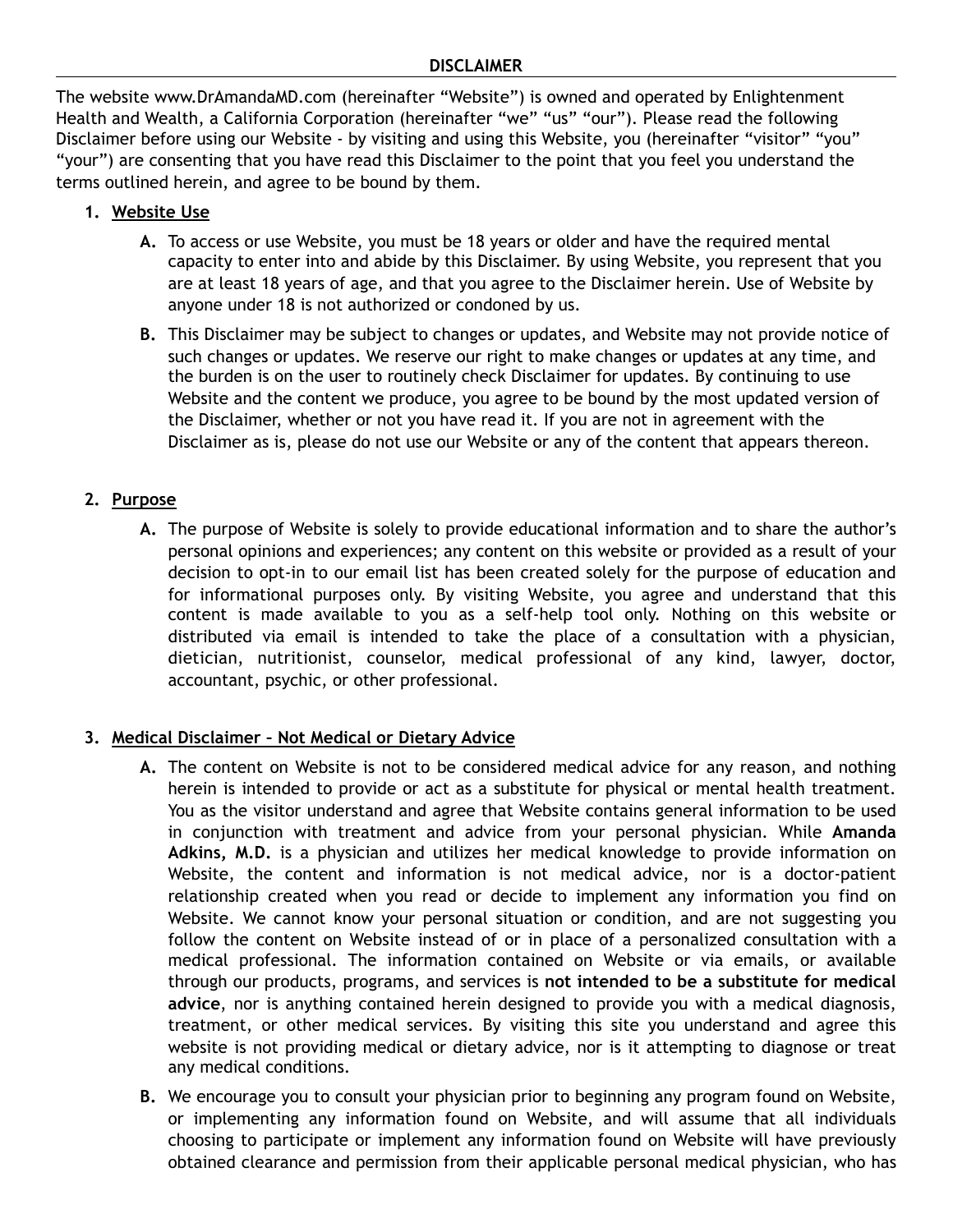determined they are sufficiently healthy, and that this information may be useful or right for them. Please consult your physician prior to implementing any suggestions found on Website, including but not limited to dietary suggestions, physical exercises, supplements, medications, detox, mental exercise, or any other such program found on Website. We encourage you to use common sense in determining whether any such content is right for you, and trust that you will discuss with a personal medical professional prior to following any such information.

#### **4. No Guarantees**

**A.** The purpose of Website and the content herein is designed to provide you with useful information, and to support and assist you in reaching the goals you desire. However, individual success depends on your own mental and emotional state, as well as your dedication, effort, and commitment. While I make every effort to help my readers, I cannot predict results, nor am I able to know your personal situation; therefore, I cannot guarantee that you will attain certain results. You agree and understand that I do not make any guarantees regarding any specific results from using information found on Website, and that any success will come in large part to your own personal situation and dedication.

### **5. Voluntary Participation**

**A.** By choosing to visit this site and read the information provided, you understand and agree that you are voluntarily choosing to read, implement and/or participate in the use of Website and any information contained herein, and are solely responsible for any outcomes or results (positive or negative.) We cannot be responsible for any action you may choose to take regarding the information provided, and you acknowledge and agree that we are not responsible nor liable to you should you sustain any injuries or negative ramifications. The information contained on Website is intended as general information only; we cannot know your individual medical or physical state, and do not claim to know what may or may not work for your body. As such, you agree that you are fully responsible for your health and wellbeing, and any decisions you make to implement or follow anything you find on Website.

# **6. Limitation of Liability**

- **A.** You understand and agree that your participation in using our website and/or adding yourself to our email list is wholly voluntary, and you are solely and personally responsible for your actions, choices, and any results therein. You understand there are sometimes unknown risks and circumstances that may arise during or following use of our Website or products, that cannot be foreseen or anticipated, but may influence or affect your business or you as an individual. You understand and agree that any suggestion or recommendation of a product, service, coach, or otherwise through our Website is purely information – any decision to act upon these suggestions is to be taken by you, at your own risk, without any liability on the part of Enlightenment Health and Wealth. You agree to accept all risks herein.
- **B.** Your use of this Website constitutes an agreement and acceptance that you will absolve Dr. Amanda Adkins and Enlightenment Health and Wealth as well anyone acting as an agent, consultant, affiliate, guest blogger, joint venture partner, employee, staff, team member, or anyone affiliated with Us in any way of any liability for any loss, damage, injury, or litigation that you or any other person may incur from direct or indirect use of the information, content, or products found on our Website or via materials requested through email.
- **C.** You understand and agree that We are not to be held liable for any type of direct or indirect damages arising out of your use of our Website, any information contained herein, or any products or services purchased therefrom, including but not limited to general, specific, incidental, consequential, punitive, or special damages. You also agree that we are not liable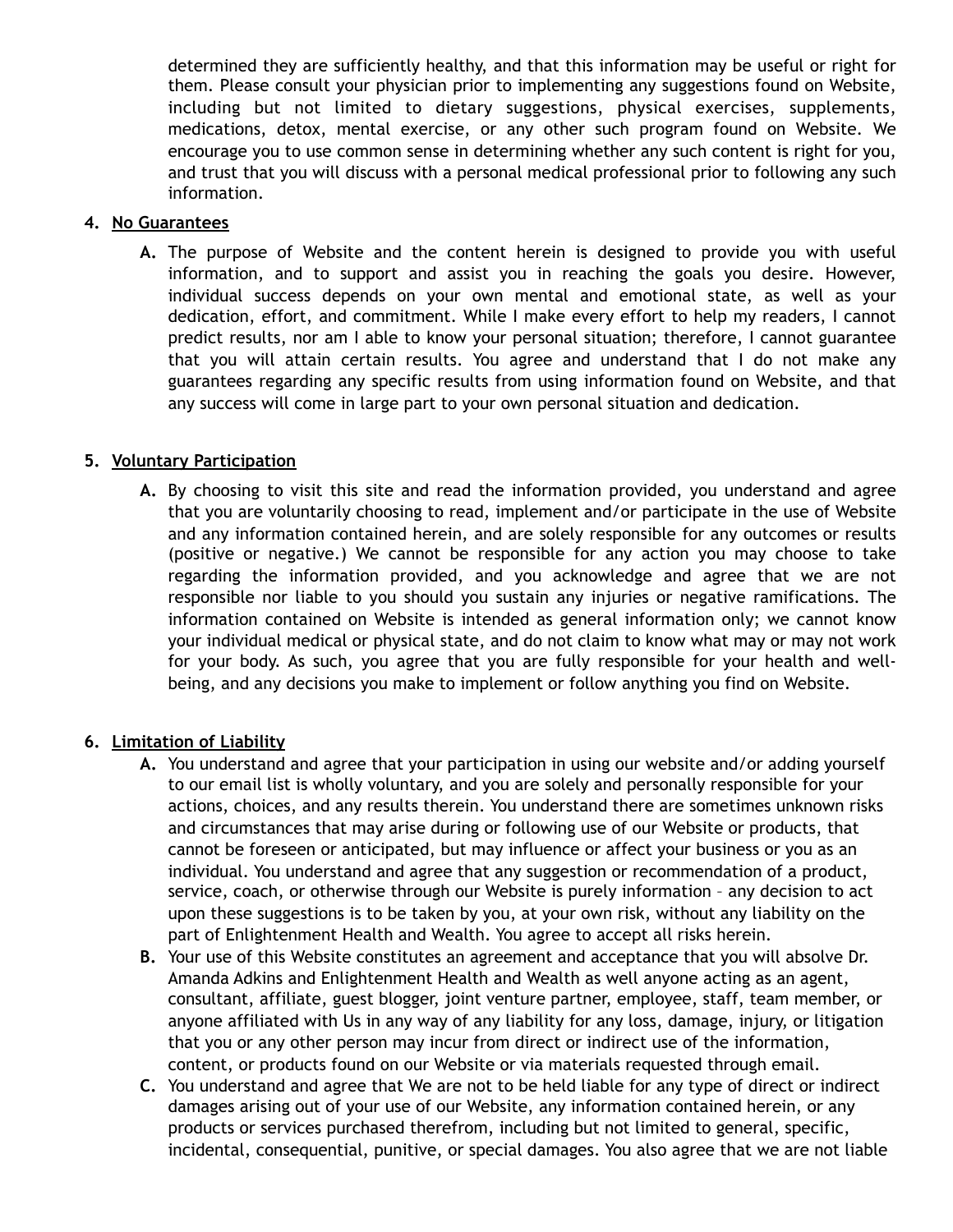or responsible in any way for any loss incurred by you or your business, including revenues, clients, business, goodwill, income, anticipated income, predicted income, sales numbers, loss of a sale, data, nor any computer failure, computer virus obtained by use of our Website, technical glitch or failure, defect or delay, or any other similar issue. You agree that your decision to use our Website is wholly at your own risk and voluntarily chosen by you, and any ramifications resulting therefrom are yours alone.

# **7. Indemnification**

- **A.** You agree at all times to defend, fully indemnify and hold harmless Enlightenment Health and Wealth and any affiliates, agents, team members or other party associated with it from any causes of action, damages, losses, costs, expenses incurred as a result of your use of our Website or any products or services contained therein, as well as any third party claims of any kind (including attorney's fees) arising from your actions in relation to our Website or any breach by you of any such conditions outlined herein. Should we be required to defend ourselves in any action directly or indirectly involving you, or an action where we decide your participation or assistance would benefit our defense, you agree to participate and provide any evidence, documents, testimony, or other information deemed useful by us, free of charge.
- **B.** We will attempt to monitor comments and posts made by third parties and users as often as possible. Should you, as a user of our Website, see anything objectionable or offensive posted by a third party, you agree to (1) notify us of the material, and (2) agree not to take any action against us based upon the content posted by the third party. You understand we cannot be responsible for material posted by a user without our control, and agree to release us of any and all claims arising therefrom.
- **C.** Should you choose to utilize information offered on our website, whether free or for purchase, you understand that we are not liable to any party, for any damages – whether direct, indirect, consequential, foreseeable, incidental or otherwise – stemming or perceived to stem from use of or reliance upon any information contained or found on our Website, or from products or services purchased therefrom. You also understand and agree that we are not liable for any damages incurring as a result of your reliance or use of information on our Website written by a third party, whether endorsed or not by us, and you agree to release us from any and all claims stemming from, or perceived to stem from, reliance on information contained on our Website.

# **8. Accuracy**

- **A.** Although we have spent considerable time and effort in creating the products on www.DrAmandaMD.com and the content provided herein, you understand and acknowledge that we are not responsible nor liable for any errors, omissions, or liability as a result of any loss or damages incurred as a direct or indirect result of your use of Website content or our products. You also understand there may be inadvertent typographical errors or inaccuracies. By your use of this website, you acknowledge and understand this information, and agree you have chosen/will choose to utilize our Website and/or our products voluntarily. You agree that we are not responsible for the accuracy of our Website, or for any errors or omissions that may occur on the site or in our products.
- **B.** Similarly, you understand your obligation to provide only authentic, accurate information to us, including your name, email address, and payment information, should you choose to purchase a product. You understand and agree that should any information provided prove inaccurate, and any issues or damages arise from your giving us false or inaccurate information, you may be liable for any subsequent damages that occur as a result.

# **9. Testimonials**

**A.** Website may feature testimonials from clients from time to time, in order to provide readers with additional comments from others' experiences with Website, Enlightenment Health and